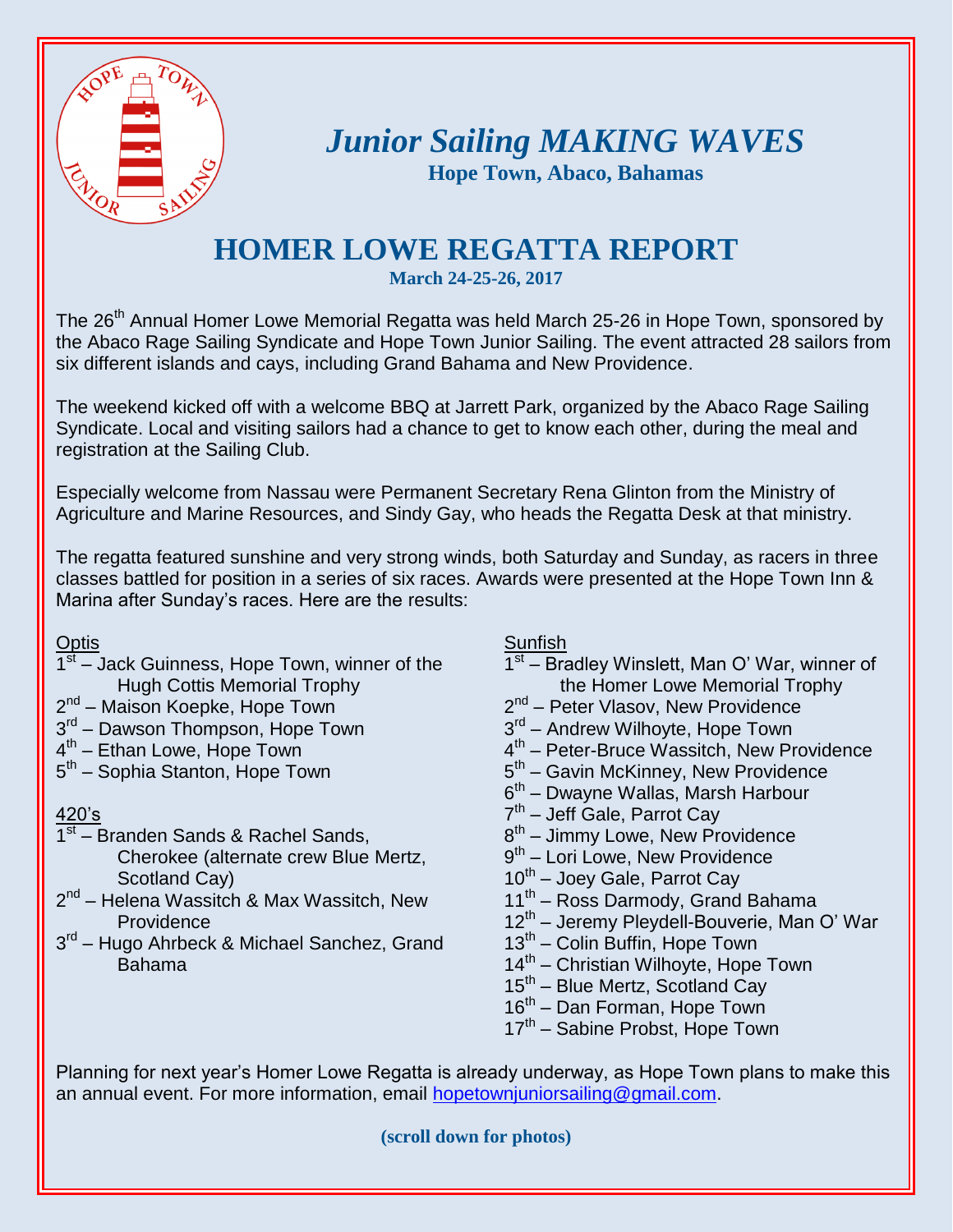

**Wild Sunfish Start!**



**No room at the mark!**



**Opti and 420's**



**420 teamwork**



**Sunfish and 420 hard-pressed**



**Optis round the mark**